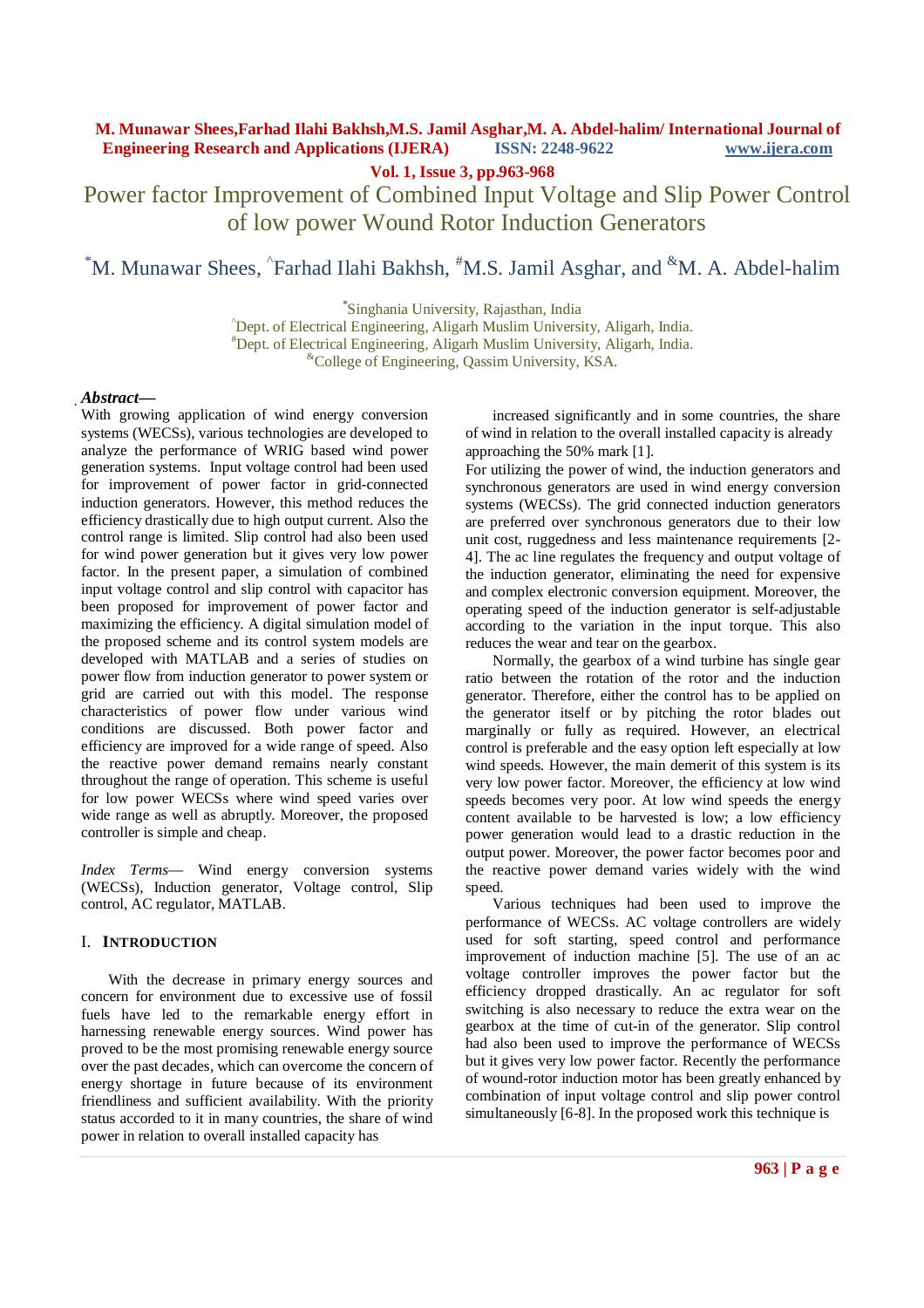## **Vol. 1, Issue 3, pp.963-968**

extended for induction generators with additional capacitor to improve both power factor and efficiency, over a wide range of speed.

#### II. **SLIP POWER CONTROL**

In slip power control, the speed of the induction generator is controlled by varying the external resistance connected in the rotor circuit. This method enables fast response, since power electronics converters are used to vary external resistance. The drawback of this type of control is the substantial losses in the external resistor at high speed. This reduces the overall system efficiency [9]. Fig. 2 shows the slip power control scheme for induction generator. The drawback of slip power control can be removed by feeding the rotor power back into grid. The use of a slip-power recovery induction generator is also called the static Kramer drive. However, the power flow can only occur from the rotor to the grid, due to the use of the diode bridge rectifier on the rotor side.



Fig. 2 Rotor resistance control of a wound rotor induction generator

The torque-speed characteristic of a wound rotor induction generator (WRIG) with slip power control is shown in Figure 3. The different operating points under different wind speeds are indicated by small bubbles.



Fig. 3 Characteristics of a WRIG with rotor resistance control

### III.**COMBINED INPUT VOLTAGE AND SLIP POWER CONTROL**

In the combined input voltage and slip power control scheme, the characteristics of induction generators are matched with the characteristics of wind turbines by both input voltage control and slip power control. Figure 4 shows the circuit topology of the combined input voltage and slip power control scheme, here rotor power is controlled by varying external rotor resistance. The input voltage is controlled by using ac regulator or tap changing transformer or auto transformer. In this scheme, both external rotor resistance and input voltage is controlled to match the characteristics of induction generator with the optimal characteristics of wind turbine. Now for any wind speed, a regulated input ac voltage is applied to the generator and a required external resistance is added in the rotor circuit to match both characteristics as shown in Fig. 5. Both efficiency and power factor improves for the whole range of control as compared to conventional rotor resistance method.



Fig. 4 Circuit topology of the combined input voltage and slip power control scheme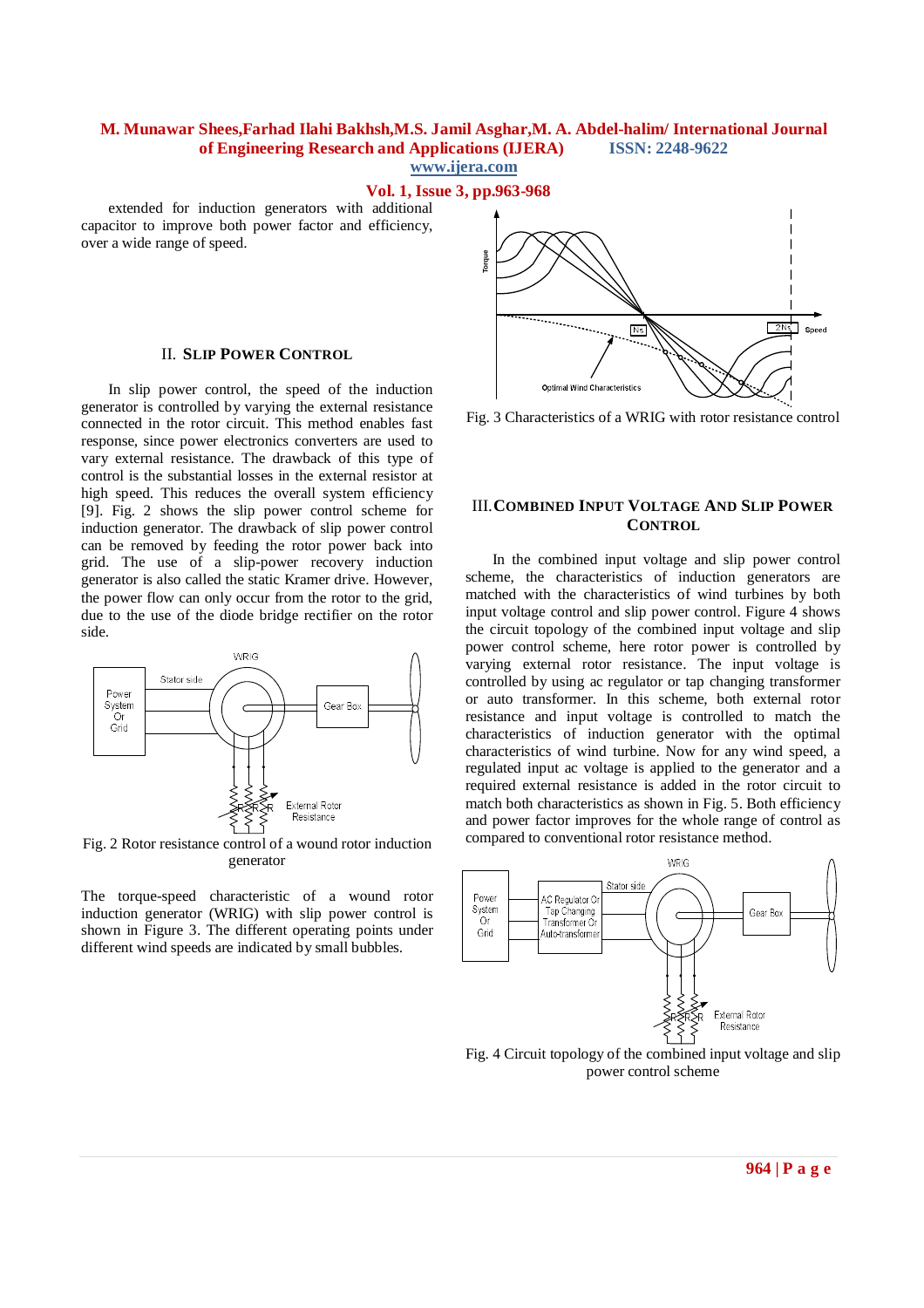

**Vol. 1, Issue 3, pp.963-968**



Fig. 5 Characteristics of a WRIG with rotor resistance as well as stator voltage control

#### IV. **PROPOSED SCHEME**

In the proposed scheme, capacitor is added in the

combined input voltage and slip power control method. The capacitor is connected across the external resistance as shown in Fig. 6. Here efficiency and power factor is further improved for the whole range of control as compared to combined input voltage and slip power control.



**V. DIGITAL SIMULATION**

#### *A. MATLAB Simulation Model*

For MATLAB, here wound rotor induction generator (WRIG) is simulated with the asynchronous machine SI units in simulink. The power system is simulated with three phase voltage source as shown in Figure 6. The three phase voltage source is connected to the stator side of WRIG. The torque is applied to the WRIG as input mechanical torque  $T_m$ ' through a block. To simulate various power transmission or power flow functions, other blocks are also used. Then this simulated model, as shown in Figure 7, is used to solve the system shown in Figure 6.

Under different torque conditions, the power transferred from the WRIG to the power system is simulated. The simulated results of waveforms of stator voltage, stator current, and power flow are obtained, which are shown in Figure 8.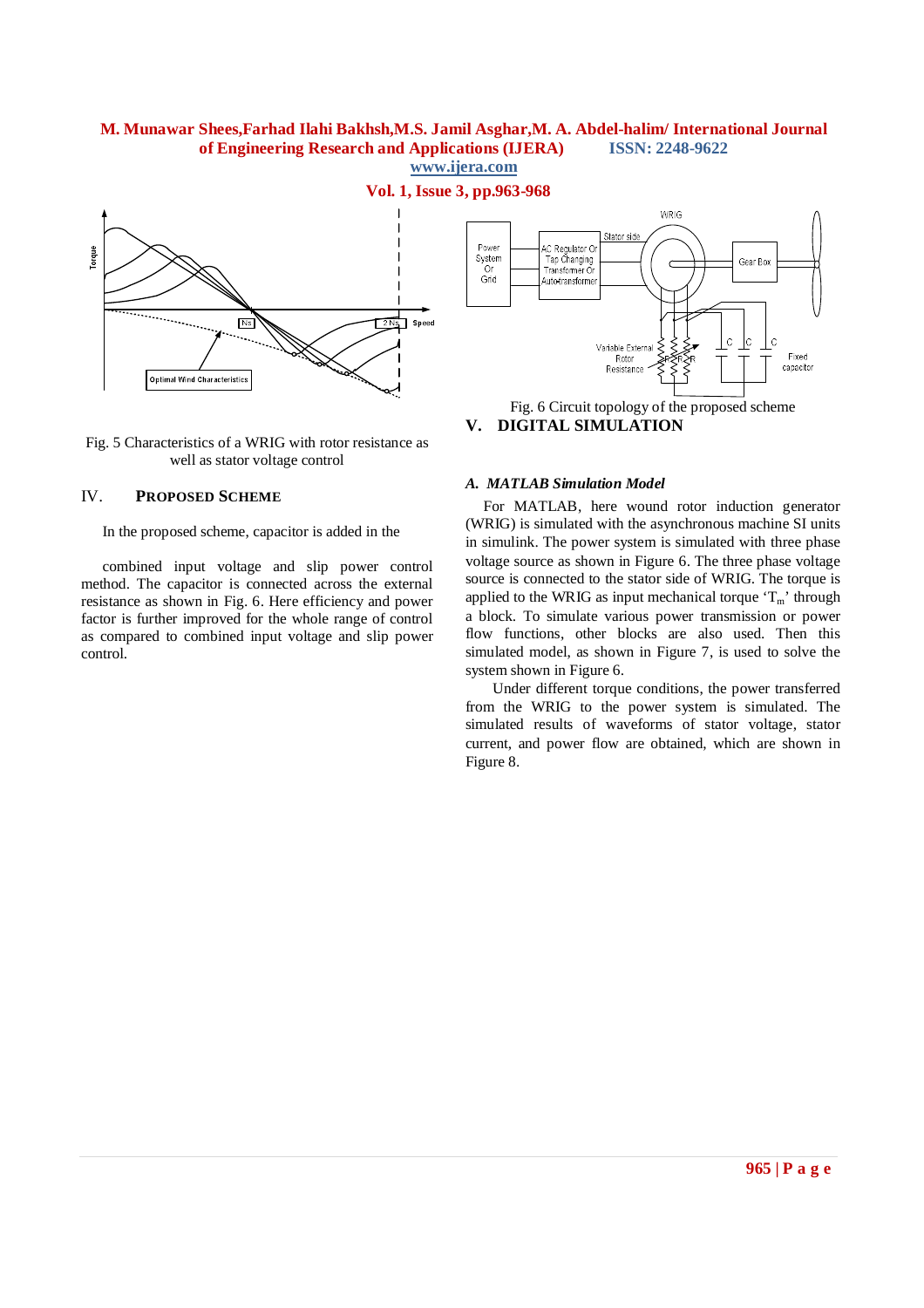

**Vol. 1, Issue 3, pp.963-968**

Fig.7 MATLAB Simulation model of WRIG feeding power to grid



Fig.8 Waveform showing stator voltage, stator current and power flow capability

# *B. MATLAB Simulation Results*

The results obtained using MATLAB simulation model of WRIG feeding power to the grid, are given in Table I and Table II.

TABLE I: SIMULATION RESULT OF COMBINED INPUT VOLTAGE AND SLIP CONTROL WITHOUT CAPACITOR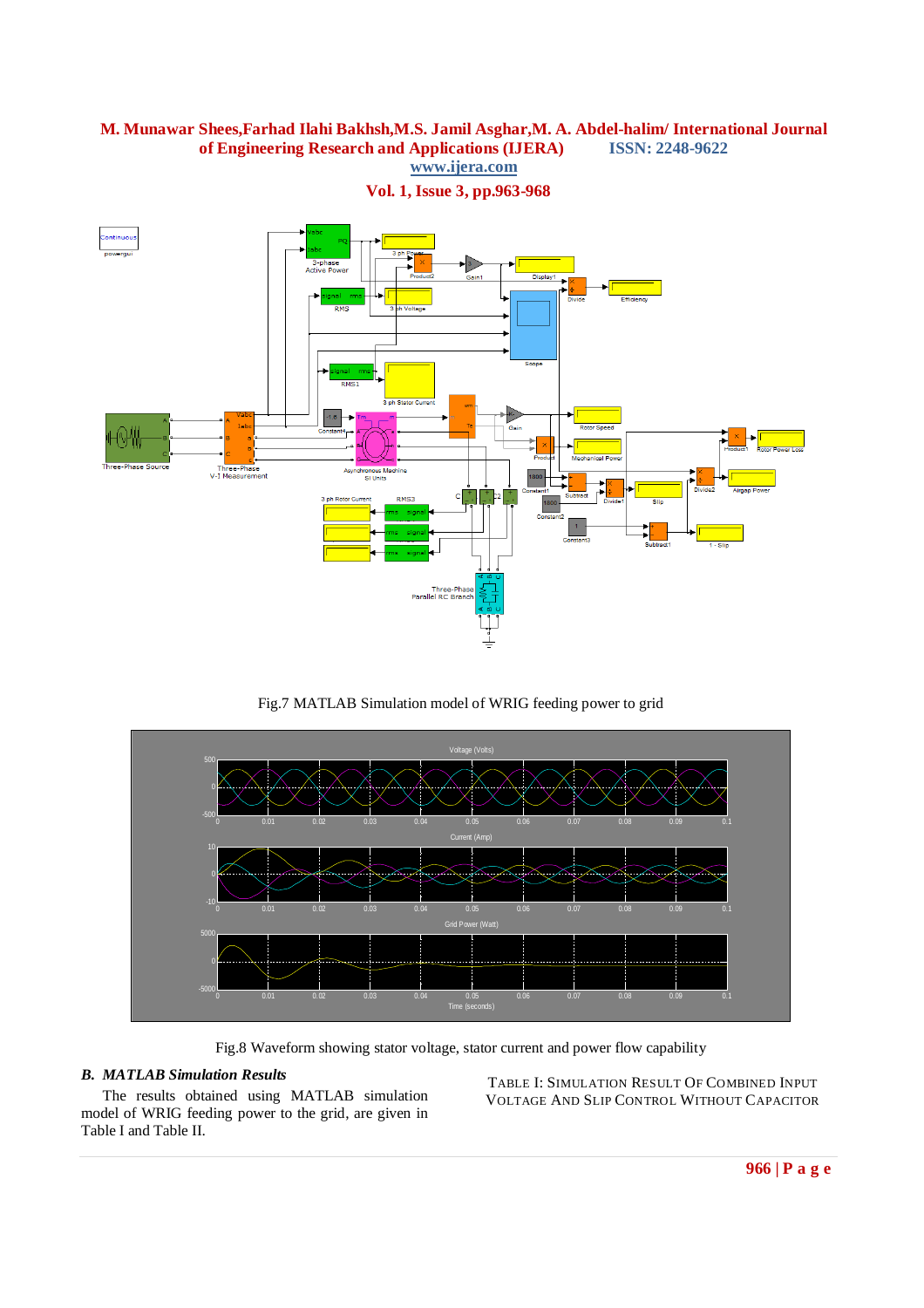|       |            |        |           | 1.011.11.100.01 |
|-------|------------|--------|-----------|-----------------|
| Speed | Efficiency | Power  | Stator    | Power to        |
| rpm   | $(\%)$     | Factor | Current   | grid            |
|       |            |        | Per Phase | (Watt)          |
|       |            |        | (Ampere)  |                 |
| 1918  | 83.31      | 0.34   | 1.67      | 374.6           |
| 1973  | 82.68      | 0.38   | 1.97      | 491.6           |
| 2026  | 81.88      | 0.40   | 2.072     | 560.6           |
| 2080  | 80.84      | 0.43   | 2.167     | 681.07          |
| 2130  | 80.32      | 0.46   | 2.255     | 720.5           |
| 2180  | 79.59      | 0.47   | 2.312     | 755.13          |
| 2230  | 79.04      | 0.48   | 2.382     | 798.9           |

TABLE II: SIMULATION RESULT OF COMBINED INPUT VOLTAGE AND SLIP CONTROL WITH CAPACITOR

a)  $C = 1mF$ 

| Speed | Efficiency | Power  | <b>Stator</b>      | Power   |
|-------|------------|--------|--------------------|---------|
| rpm   | (% )       | Factor | <b>Current Per</b> | to grid |
|       |            |        | Phase              | (Watt)  |
|       |            |        | (Ampere)           |         |
| 1918  | 83.38      | 0.4309 | 1.401              | 264.5   |
| 1973  | 82.81      | 0.4532 | 1.428              | 281.3   |
| 2026  | 82.43      | 0.4124 | 1.48               | 298     |
| 2080  | 82.11      | 0.4206 | 1.489              | 316.6   |
| 2130  | 81.96      | 0.4165 | 1.515              | 333.1   |
| 2180  | 81.96      | 0.4647 | 1.491              | 354     |
| 2230  | 81.74      | 0.5078 | 1.487              | 372.6   |

b)  $C = 10mF$ 

| Speed | Efficiency | Power  | Stator    | Power to |
|-------|------------|--------|-----------|----------|
| rpm   | (% )       | Factor | Current   | grid     |
|       |            |        | Per phase | (Watt)   |
|       |            |        | (Ampere)  |          |
| 1918  | 83.73      | 0.438  | 1.381     | 265.1    |
| 1973  | 84.06      | 0.4784 | 1.369     | 284.7    |
| 2026  | 85.19      | 0.4602 | 1.356     | 304.6    |
| 2080  | 86.03      | 0.4831 | 1.328     | 324.5    |
| 2130  | 86.37      | 0.4832 | 1.346     | 343.7    |
| 2180  | 86.67      | 0.534  | 1.33      | 363.1    |
| 2230  | 86.67      | 0.5796 | 1.336     | 382.1    |

The comparision of these results obtained are shown in Figs. 9 – 12.



Fig.9 Efficiency versus speed



Fig.10 Power factor versus speed